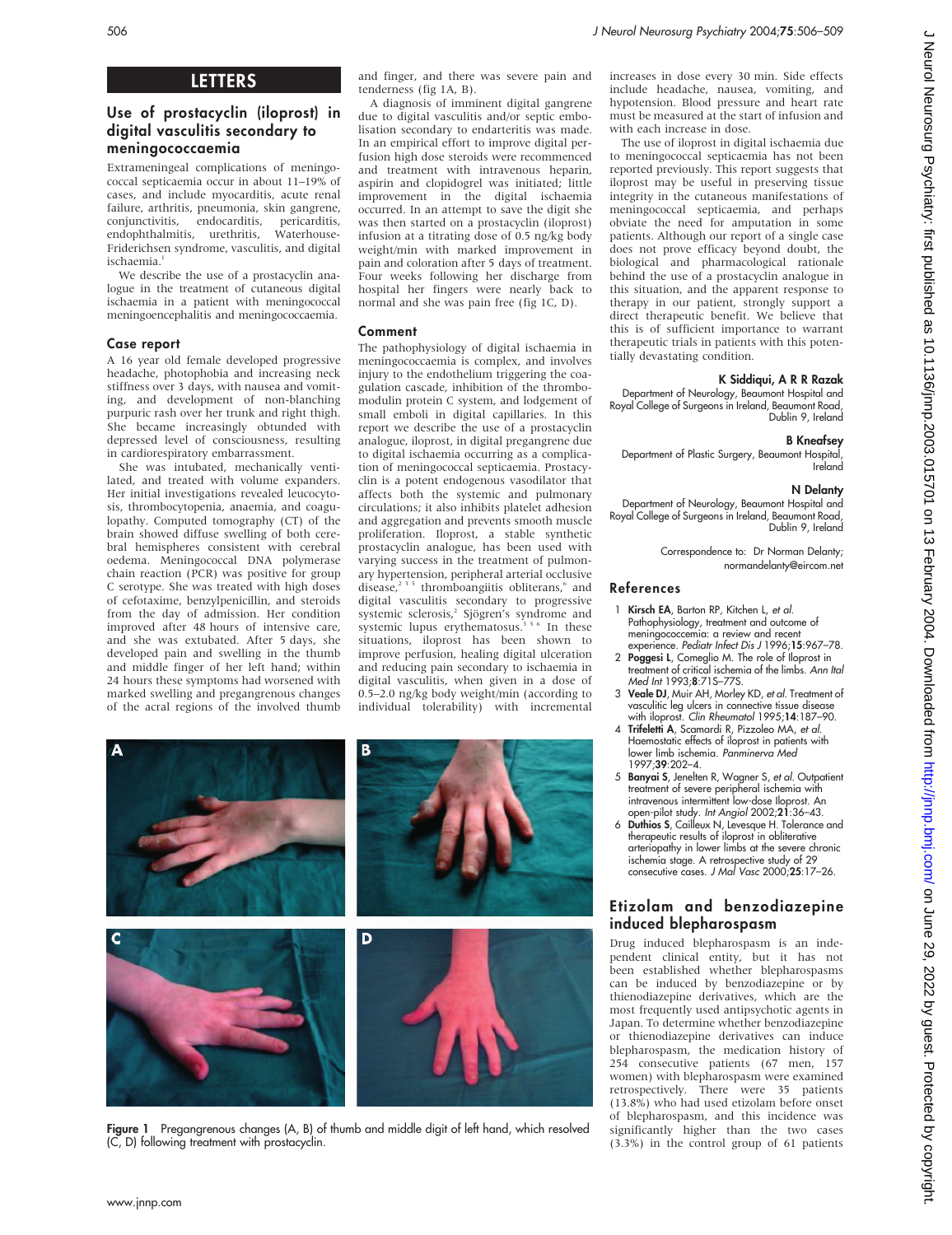that had used etizolam ( $p<0.05$ ) before onset of hemifacial spasms. Other psychotropics were used in 53 patients (20.9%) prior to development of blepharospasm, and this was significantly higher than those who had used other psychotropics (6.5%) in the control patients  $(p<0.01)$ . The patients felt asymptomatic following termination of etizolam or benzodiazepines in five patients who had noted increased blinking and difficulty keeping eyes opened after a relatively short duration of the drug use. Significantly more women were seen in both groups pretreated with etizolam ( $p<0.05$ ) or other psychotropics  $(p<0.001)$  when compared with the group with no drug history. We conclude that prolonged administration of etizolam or benzodiazepines can induce blepahrospasms, especially in women.

Blepharospasms and Meige syndrome are loca1 dystonias that can result in functional blindness and can develop in patients taking<br>various neuroleptic agents.<sup>1-3</sup> In Japan, benzodiazepines, which are prescribed most frequently for patients with insomnia, psychosis, and depression have not been included in these neuroleptic agents. Ethizolam, a thienodiazepine derivative, is a popular anxiolytic with a high affinity for benzodiazepine receptors.

We have had several patients who used benzodiazepine derivatives before the onset of blepharospasms, and we have thus hypothesised that benzodiazepine usage will induce blepharospasms. To test this hypothesis of a causal relationship between the drug and disease, we conducted a detailed drug history for patients with blepharospasm.

We retrospectively examined the medication history of 254 consecutive patients (187 women and 67 men) before and after the onset of blepharospasm. These patients had two or more of the following characteristics; (1) could not generate rapid voluntary blinks but blinked frequently with spasmodic eyelid movements, (2) had high frequency or irregular, involuntary blinking, (3) had difficulty in maintaining their eyes open while walking or watching television, and (4) complained of photophobia or dry eyes. Exclusion criteria were; (1) exact medication history not available from the chart, (2) had irritated or painful ocular surface disease, and (3) dropped out before the six month follow up examination.

For control, the medication history of 61 age matched patients (17 men/44 women) with hemifacial spasm was examined. The spasm resulted from vascular compression and was not related to any central nervous system disorder.

Etizolam was taken by 35 of the 254 patients (13.8%; 7 men, 28 women) before the blepharospasm developed, and only two of the 61 control patients (3.3%) before the hemifacial spasms. This difference in the incidence was statistically significant (p $\leq$ 0.05, Yates' correction of  $\chi^2$  test).

Other psychotropic drugs had been used in 53 patients (20.9%; 6 men, 47 women) before development of blepharospasm. This incidence was significantly higher than that of the control group where three of 61 patients (5.1%) had taken other psychotropic drugs before the development of hemifacial spasm ( $p \leq 0.01$ . Yates' correction of  $\gamma^2$  test).

The mean age of the group with a history of using etizolam was 51.6 (SD 14.0) years with a range of 27 to 75 years. These patients were slightly younger than the patients who had not used etiozolam (55.2 (SD 11.2) years) but the difference was not statistically significant  $(p = 0.10,$  unpaired t test).

Thirteen patients had used only etizolam (table 1), and another 21 patients had also received other drugs; 11 received a benzodiazepine derivative, three had major tranquilizers, and seven had received both tranquilizers and etizolam.

The duration of etizolam use before the onset of blepharospasm was more than one year in 28 patients, and over five years in 13 of these 28 patients. The average dose of etizolam could be determined in 20 patients; 10 patients received 0.5 mg/day or less, five received 1.0–1.5 mg/day, and five received  $>2.0$  mg/day.

Three patients noted an increase in the frequency of blinking and difficulty keeping eyes open within 6 months of etizolam use, and they stopped using the drug. Two of them felt a gradual improvement and became asymptomatic. In total, the drug was either stopped or the dosage was decreased in 16 patients including the two patients. Seven of the 16 patients reported that the symptoms of blepharospasm improved.

In the group that received psychotropics other than etizolam, the mean age was 56.3 (SD 15.8) years with a range of 23 to 79 years. This was not significantly different from the group with no drug history  $(p = 0.58,$ unpaired  $t$  test).

Except for two patients treated with major tranquilizers only, benzodiazepines were prescribed for 51 patients who developed blepharospasm, 16 of whom were taking benzodiazepines alone. The duration of use

| Table 1              |            |               |                  | Patients taking etizolam alone prior to development of blepharospasm |            |  |  |
|----------------------|------------|---------------|------------------|----------------------------------------------------------------------|------------|--|--|
| Onset age<br>(years) | <b>Sex</b> | Dose (mg/day) | Duration (years) | Drug use stopped                                                     | Outcome*   |  |  |
| 68                   |            | $0.25/2$ days |                  | Yes                                                                  | Improved 1 |  |  |
| 28                   |            | $0.5/2$ days  | month            | Yes                                                                  | Improved 2 |  |  |
| 58                   |            | $0.5/2$ days  |                  | Yes                                                                  | Improved 1 |  |  |
| 51                   |            | 05            | $2$ months       | $V_{\alpha\alpha}$                                                   | Innrowed   |  |  |

| $\tilde{ }$ |   | $\cdots$ = $\cdots$ |                | $\cdot$ .         | 1.11191919091 |
|-------------|---|---------------------|----------------|-------------------|---------------|
| 51          |   | 0.5                 | 2 months       | Yes               | Improved 2    |
| 57          | M | 0.5                 | 10 months      | Yes               | Improved 1    |
| 63          |   | 0.5                 |                | Changed drug      | No change     |
| 62          |   | 0.5                 | 17 months      | Yes               | No change     |
| 41          |   | 0.5                 |                | Yes               | Improved 1    |
| 28          |   | 0.5                 |                | No                | No change     |
| 52          |   | 0.5                 |                | Yes               | No change     |
| 67          |   | 1.0                 |                | Reduced to 0.5 mg | No change     |
| 57          |   | 1.0                 | $\overline{2}$ | No                | No change     |
| 42          |   | 1.5                 | 10             | Yes               | Improved 1    |
|             |   |                     |                |                   |               |

\*Follow up period >6 months. Improved 1: patient reported improvement but still required botulinum toxin. Improved 2: patient became asymptomatic without any further treatment.

of benzodiazepines before onset of blepharospasm was over one year in 44 patients, including 19 patients with over five years of usage. Two women given benzodiazepine for 1–2 months and one woman with a two year drug history became asymptomatic after termination of the drugs, without any further drug or botulinum toxin treatment.

The number of women was significantly higher in the group who had received etizolam (seven men, 28 women, p<0.05,  $\chi^2$  test) than in the group with no prior use of medication (54 men, 82 women). There were significantly more female benzodiazepine positive patients (six men, 47 women,  $p$ <0.001,  $\chi^2$  test).

Blepharospasm is a female dominated disease, and in the two groups, with no prior use of etizolam or usage of other psychotropics, there were significantly more women when compared with the group with no drug history.

Although the pathogenesis of blepharospasm is not known, abnormalities of cortical or subcortical neural pathways have been suggested<sup>4</sup> A down regulation of GABAA receptors<sup>5</sup> involved in the neural circuits due to prolonged treatment with ethizolam or benzodiazepine may induce impairment of normal blinking. In any case, ophthalmologists and neurologists should remember that prolonged administration of ethizolam or benzodiazepines is a risk factor for blepharospasm especially in women. Thus, a careful medication history should be made before more expensive neurological tests are performed.

#### M Wakakura, T Tsubouchi, J Inouye Department of Neuro-ophthalmology, Inouye Eye Hospital, Tokyo, Japan

Correspondence to: Dr M Wakakura, Inouye Eye Hospital, 4–3, Kanda-Surugadai, Chiyoda-Ku, Tokyo, 101-0062, Japan; wakakura-m@inouye-eye.or.jp

### References

- 1 Weiner WJ, Nausieda PA, Glantz RH. Meige syndrome (Blepharospasm or blepharospasmoromandibular dystonia) after long-term neuroleptic therapy. Neurology  $1981;31:1555-6$ .
- 2 Jankovic J, Ford J. Blepharospasm and orofacialcaervical dystonia: clinical and pharmacological tindings in 100 patients. *Ann Neuro*<br>1983;**13**:402–11.
- 3 Mauriello JA, Carbonaro P, Dhillon S, et al. Druginduced facial dyskinesias. A study of 238 patients. J Neuro-ophthalmology 1998;18:153–7.
- 4 Baker RS, Andersen AH, Morecraft RJ, et al. A functional magnetic resonance imaging in patients with benign essential blepharospasm. J Neuro-ophthalmology 2003;23:11–15.
- 5 Klein RL, Harris RA. Regulation of GABAA receptor structure and function by chronic drug treatments in vivo and with stably transfected cells. Jpn J Pharmacology 1996;70:1–15.

## Pure motor stroke with major involvement of the index finger

A selective weakness of a particular group of fingers due to cortical infarction has been reported by several authors. $1-3$  This finding is related to the controversy over the somatotopic organization of the primary motor cortex (M1). Traditionally, a discrete somatotopic arrangement for individual fingers, with the radial fingers represented laterally and the ulnar fingers medially, has been assumed. However, recent theories have suggested functional overlapping of the cortical representation of the fingers. We describe here a case presenting with major weakness of the index finger due to a cortical infarction confirmed by MRI.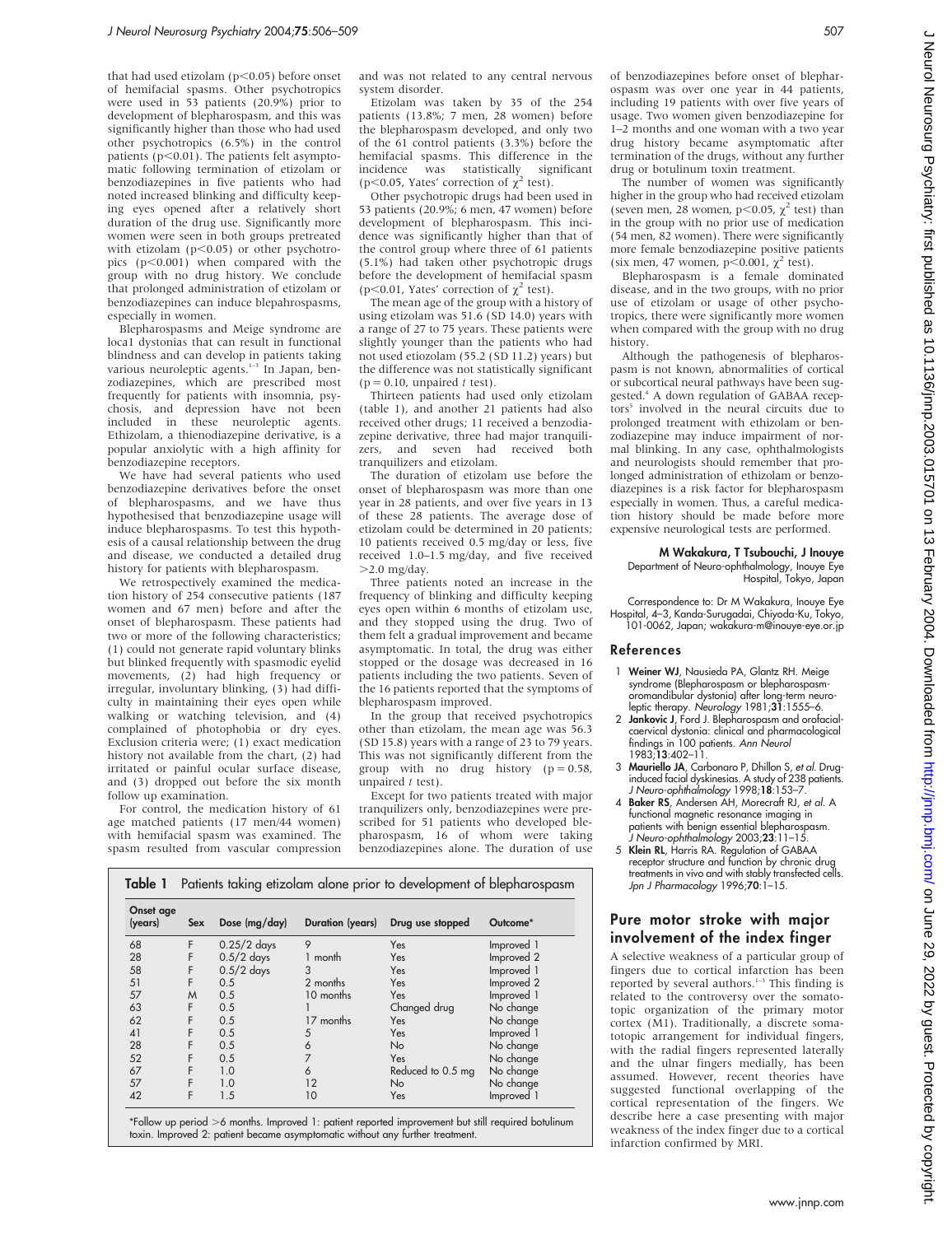## Case report

A 71 year old right handed man noted difficulty in using his toothbrush one morning. He complained of weakness in his right index finger and was admitted to our hospital on the day of onset. He had no previous illnesses nor risk for stroke. Neurological examination revealed the following muscle weaknesses: extension, abduction, and adduction of the right index finger (2-/5 as scored by the Medical Research Council (MRC) grading system); radial abduction of the middle finger (3/5); and 4/5 for extension of the middle finger, abduction of the little finger, and flexor digitorum profundus of the index finger. Strength was normal for the other finger movements, including all directions of thumb movement, and wrist, elbow, and shoulder movements were also completely normal. He had no sensory deficits, including no deficit in combined sensations. There was no evidence of apraxia. Deep tendon reflexes were normal; the Babinski sign was negative on both sides. There were no significant laboratory abnormalities, and electrocardiography and echocardiography<br>were normal. Carotid ultrasonography  $\overrightarrow{C}$ arotid ultrasonography revealed a small plaque echo in the left common carotid artery. Needle EMG of the right first dorsal interosseus muscle, performed on the first day, showed a pattern consistent with central weakness. A brain MRI performed on the fifth day of admission revealed two hyperintense spots in the precentral knob and the subcortical white matter, by both diffusion-weighted and T2 weighted images, indicating an acute ischaemic stroke (fig 1). His symptoms began to improve within one week, and largely resolved in two weeks.

### **Discussion**

This case presented with a predominant weakness of the index finger; needle EMG revealed unequivocal central weakness. An MRI demonstrated two acute strokes, in the contralateral subcortical white matter and precentral knob, respectively. However, we

suggest that the latter was responsible for the symptoms, in that the precentral knob is associated with the motor hand area.<sup>4</sup> In addition, it is difficult to conceive of a mechanism whereby such selective weakness could be caused by a subcortical lesion.

Earlier studies proposed discrete M1 somatotopy for individual finger movements, arranged with the thumb most lateral and the little finger most medial, as illustrated by the renowned homunculus of Penfield.<sup>5</sup> However, more recent studies, using either cortical stimulation in monkeys or functional MRI in humans, have mostly demonstrated a dispersed and overlapping representation over a rather wide M1 area for finger and hand movements.

Patients with small cortical lesions can provide additional information on this issue. Several authors have reported examples presenting with predominant weakness of a particular finger or group of fingers; most presented with predominant weakness of either the thumb or the little finger.<sup>1</sup> Schieber emphasised that they had identified no cases, either in their own experience or in the literature, with the greatest weakness in the index, middle, or ring fingers, and with stronger fingers on either side.<sup>1</sup> He also stated that in no instance was a single digit more than one unit on the MRC scale weaker than the other four digits. The only exceptions hitherto may be the two cases reported by  $Kim<sup>2</sup>$  and Kim *et al*,<sup>3</sup> showing the greatest or isolated weakness in the index finger; but the strength of the index finger was only mildly affected (4/5) in both patients. Therefore, clear evidence for discrete somatotopy for individual fingers is lacking, although a lateromedial gradient in cortical representation for the fingers from the radial to the ulnar side has been suggested.<sup>1</sup>

The present case is unique in presenting with prominent weakness of the index finger (2-/5), sparing the thumb and largely sparing the fingers on the ulnar side. Another interesting feature is the clear dissociation between the weak extension and adduction/



Figure 1 T2-weighted (A) and (D), fluid attenuated inversion recovery (B) and (E), and diffusion weighted (D) and (F) MRI images are shown for the two axial slices. Two small high intensity spots were identified in the precentral knob (A–C) and at the subcortical white matter (D–F).

abduction movements  $(2-/5)$  v the almost preserved flexion (4/5 or 5/5) of the index finger. The classical experiment by Penfield<sup>5</sup> indicated that certain cortical points did produce, although rarely, an isolated movement of a single finger. The present result suggests that there is a localised area predominantly responsible for the movement of a single finger, at least for the index finger, as well as for the specific direction of movement.

# M Kobayashi, M Sonoo, T Shimizu

Department of Neurology, Teikyo University School of Medicine, Tokyo, Japan

Correspondence to: M Sonoo, Department of Neurology, Teikyo University School of Medicine, Kaga 2–11–1, Itabashi-ku, Tokyo 173, Japan; sonoom@med.teikyo-u.ac.jp

## References

- 1 Schieber MH. Somatotopic gradients in the distributed organization of the human primary motor cortex hand area: evidence from small infarcts. Exp Brain Res 1999;128:139–48.
- 2 Kim JS. Predominant involvement of a particular group of fingers due to small, cortical infarction. Neurology 2001;56:1677–82.
- 3 Kim JS, Chung JP, Ha SW. Isolated weakness of index finger due to small cortical infarction. Neurology 2002;58:985–6.
- 4 Yousry TA, Schmid UD, Alkadhi H, et al. Localization of the motor hand area to a knob on the precentral gyrus. A new landmark. Brain 1997;120:141–57.
- 5 Penfield W, Boldrey E. Somatic motor and sensory representation in the cerebral cortex of man as studied by electrical stimulation. Brain 1937;60:389–443.

# The effect of interferon beta-1a on spasticity in primary progressive multiple sclerosis

It has been suggested that spasticity may be increased in primary progressive multiple sclerosis (PPMS) following treatment with interferon beta. $1$  In an open study using the Ashworth Scale and a reflex scale, Bramanti et al measured change in spasticity in 19 subjects treated with interferon beta-1b and in 19 untreated subjects. An increase in spasticity during treatment was seen in 68% of the treated participants compared with 11% of the untreated participants. To investigate this phenomenon further, we conducted a retrospective analysis of the spasticity studied in the recently published randomised controlled trial of interferon beta-1a in PPMS.<sup>2</sup>

We randomised 50 subjects to receive weekly for two years an intramuscular injection of either interferon beta-1a  $30 \mu g$  (15 subjects); or interferon beta-1a  $60 \mu g$  (15 subjects); or placebo (20 subjects). Following completion of the study, the clinical notes of all cases were reviewed and the occurrence of spasticity documented. Spasticity was not a predetermined outcome, but symptomatic spasticity had been recorded in the notes by the blinded treating physician, including both post-dose spasticity and any independent, sustained increase in the level of spasticity. Any increase in anti-spasticity medication was also documented. Statistical analysis was carried out on an intention to treat basis. Comparisons were made between the placebo and combined interferon group and the individual treatment groups using Fisher's exact test.

Two years of follow up were completed by 49 participants; 43 completed the study on treatment, with the dose having been halved in seven patients.<sup>2</sup> There were no significant